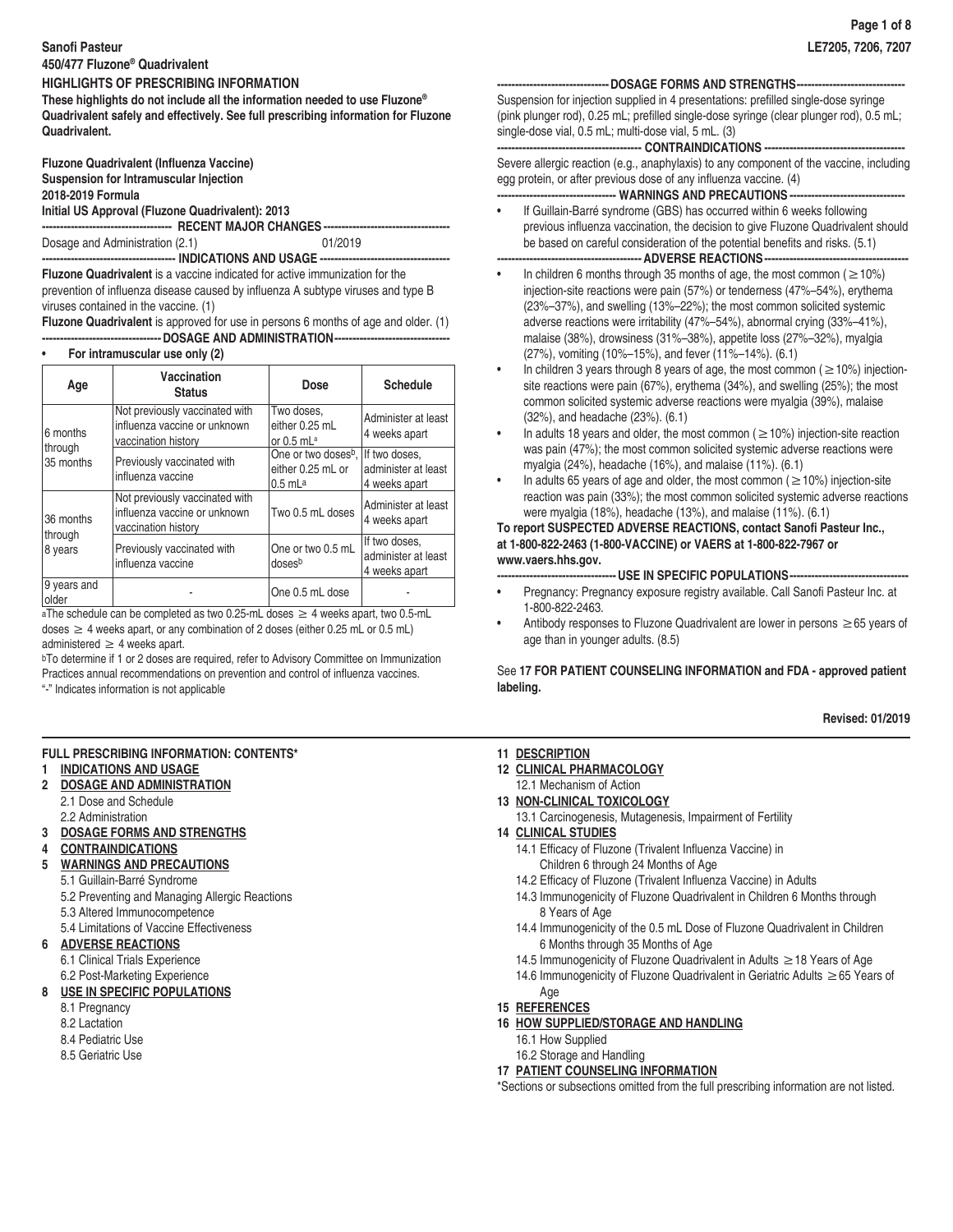## **FULL PRESCRIBING INFORMATION: 1 INDICATIONS AND USAGE**

Fluzone® Quadrivalent is a vaccine indicated for active immunization for the prevention of influenza disease caused by influenza A subtype viruses and type B viruses contained in the vaccine.

Fluzone Quadrivalent is approved for use in persons 6 months of age and older.

# **2 DOSAGE AND ADMINISTRATION**

**For intramuscular use only**

## **2.1 Dose and Schedule**

The dose and schedule for Fluzone Quadrivalent are presented in Table 1.

Prior to vaccination, always refer to the current Advisory Committee on Immunization Practices annual recommendations on prevention and control of influenza vaccines.

#### **Table 1: Dose and Schedule for Fluzone Quadrivalent**

| Age       | Vaccination<br><b>Status</b>               | Dose                                                            | <b>Schedule</b>          |
|-----------|--------------------------------------------|-----------------------------------------------------------------|--------------------------|
| 6 months  | Not previously vaccinated with             | Two doses, either                                               | Administer at least      |
| through   | influenza vaccine or unknown               | 0.25 mL or 0.5 mL <sup>a</sup>                                  | 4 weeks apart            |
|           | 35 months vaccination history              |                                                                 |                          |
|           | Previously vaccinated with                 | One or two doses <sup>b</sup> , either If two doses, administer |                          |
|           | influenza vaccine                          | 0.25 mL or 0.5 mLa                                              | at least 4 weeks apart   |
|           | 36 months   Not previously vaccinated with | Two 0.5 mL doses                                                | Administer at least      |
| through   | influenza vaccine or unknown               |                                                                 | 4 weeks apart            |
| 8 years   | vaccination history                        |                                                                 |                          |
|           | Previously vaccinated with                 | One or two 0.5 mL                                               | If two doses, administer |
|           | influenza vaccine                          | doses <sup>b</sup>                                              | at least 4 weeks apart   |
| 9 years   |                                            | One 0.5 mL dose                                                 |                          |
| and older |                                            |                                                                 |                          |

a The schedule can be completed as two 0.25-mL doses ≥ 4 weeks apart, two 0.5-mL doses  $\geq 4$  weeks apart, or any combination of 2 doses (either 0.25 mL or 0.5 mL) administered  $\geq 4$ weeks apart

<sup>b</sup>To determine if 1 or 2 doses are required, refer to Advisory Committee on Immunization Practices annual recommendations on prevention and control of influenza vaccines "-" Indicates information is not applicable

## **2.2 Administration**

Parenteral drug products should be inspected visually for particulate matter and/or discoloration prior to administration, whenever solution and container permit. If any of these defects or conditions exist, Fluzone Quadrivalent should not be administered.

Before administering a dose of vaccine, shake the prefilled syringe or vial. Withdraw one dose of vaccine from the single-dose vial using a sterile needle and syringe. Use a separate sterile needle and syringe for each dose withdrawn from the multi-dose vial.

The preferred sites for intramuscular injection are the anterolateral aspect of the thigh in infants 6 months through 11 months of age, the anterolateral aspect of the thigh (or the deltoid muscle if muscle mass is adequate) in persons 12 months through 35 months of age, or the deltoid muscle in persons  $\geq$  36 months of age. The vaccine should not be injected into the gluteal area or areas where there may be a major nerve trunk.

Do not administer this product intravenously, intradermally, or subcutaneously.

Fluzone Quadrivalent should not be combined through reconstitution or mixed with any other vaccine.

# **3 DOSAGE FORMS AND STRENGTHS**

Fluzone Quadrivalent is a suspension for injection.

Fluzone Quadrivalent is supplied in 4 presentations:

1) Prefilled single-dose syringe (pink syringe plunger rod), 0.25 mL, for persons 6 months through 35 months of age.

2) Prefilled single-dose syringe (clear syringe plunger rod), 0.5 mL, for persons 6 months of age and older.

3) Single-dose vial, 0.5 mL, for persons 6 months of age and older.

4) Multi-dose vial, 5 mL, for persons 6 months of age and older.

# **4 CONTRAINDICATIONS**

Do not administer Fluzone Quadrivalent to anyone with a history of a severe allergic reaction (e.g., anaphylaxis) to any component of the vaccine [see *Description* (11)], including egg protein, or to a previous dose of any influenza vaccine.

## **5 WARNINGS AND PRECAUTIONS**

## **5.1 Guillain-Barré Syndrome**

The 1976 swine influenza vaccine was associated with an elevated risk of Guillain-Barré syndrome (GBS). Evidence for a causal relation of GBS with other influenza vaccines is inconclusive; if an excess risk exists, it is probably slightly more than 1 additional case per 1 million persons vaccinated. (See ref. 1) If GBS has occurred within 6 weeks following previous influenza vaccination, the decision to give Fluzone Quadrivalent should be based on careful consideration of the potential benefits and risks.

## **5.2 Preventing and Managing Allergic Reactions**

Appropriate medical treatment and supervision must be available to manage possible anaphylactic reactions following administration of Fluzone Quadrivalent.

#### **5.3 Altered Immunocompetence**

If Fluzone Quadrivalent is administered to immunocompromised persons, including those receiving immunosuppressive therapy, the expected immune response may not be obtained.

#### **5.4 Limitations of Vaccine Effectiveness**

Vaccination with Fluzone Quadrivalent may not protect all recipients.

## **6 ADVERSE REACTIONS**

In children 6 months through 35 months of age receiving a 0.25-mL dose of Fluzone Quadrivalent in Study 1 (NCT01240746, see http://clinicaltrials.gov), the most common  $(\geq 10\%)$  injection-site reactions were pain (57%)<sup>a</sup> or tenderness (54%)<sup>b</sup>, erythema (37%), and swelling (22%); the most common solicited systemic adverse reactions were irritability  $(54\%)^b$ , abnormal crying  $(41\%)^b$ , malaise  $(38\%)^a$ , drowsiness  $(38\%)^b$ , appetite loss  $(32\%)^b$ , myalgia (27%)<sup>a</sup>, vomiting (15%)<sup>b</sup>, and fever (14%). In children 3 years through 8 years of age, the most common ( $\geq$  10%) injection-site reactions were pain (67%), erythema (34%), and swelling (25%); the most common solicited systemic adverse reactions were myalgia (39%), malaise (32%), and headache (23%). In adults 18 years and older, the most common ( $\geq 10\%$ ) injection-site reaction was pain (47%); the most common solicited systemic adverse reactions were myalgia (24%), headache (16%), and malaise (11%). In adults 65 years of age and older, the most common ( $\geq$  10%) injection-site reaction was pain (33%); the most common solicited systemic adverse reactions were myalgia (18%), headache (13%), and malaise (11%).

## **6.1 Clinical Trials Experience**

Because clinical trials are conducted under widely varying conditions, adverse event rates observed in the clinical trial(s) of a vaccine cannot be directly compared to rates in the clinical trial(s) of another vaccine and may not reflect the rates observed in practice.

# **Children 6 Months Through 8 Years of Age**

Study 1 (NCT01240746, see http://clinicaltrials.gov) was a single-blind, randomized, activecontrolled multi-center safety and immunogenicity study conducted in the US. In this study, children 6 months through 35 months of age received one or two 0.25 mL doses of either Fluzone Quadrivalent or one of two formulations of a comparator trivalent influenza vaccine (TIV-1 or TIV-2), and children 3 years through 8 years of age received one or two 0.5 mL doses of either Fluzone Quadrivalent, TIV-1, or TIV-2. Each of the trivalent formulations contained an influenza type B virus that corresponded to one of the two type B viruses in Fluzone Quadrivalent (a type B virus of the Victoria lineage or a type B virus of the Yamagata lineage). For participants who received two doses, the doses were administered approximately 4 weeks apart. The safety analysis set included 1841 children 6 months through 35 months of age and 2506 children 3 years through 8 years of age. Among participants 6 months through 8 years of age in the three vaccine groups combined, 49.3% were female (Fluzone Quadrivalent, 49.2%; TIV-1, 49.8%; TIV-2, 49.4%), 58.4% Caucasian (Fluzone Quadrivalent, 58.4%; TIV-1, 58.9%; TIV-2, 57.8%), 20.2% Black (Fluzone Quadrivalent, 20.5%; TIV-1, 19.9%; TIV-2, 19.1%), 14.1% Hispanic (Fluzone Quadrivalent, 14.3%; TIV-1, 13.2%; TIV-2, 14.7%), and 7.3% were of other racial/ethnic groups (Fluzone Quadrivalent, 6.8%; TIV-1, 8.0%; TIV-2, 8.5%). Table 2 and Table 3 summarize solicited injection-site and systemic adverse reactions reported within 7 days post-vaccination via diary cards. Participants were monitored for unsolicited adverse events for 28 days after each dose and serious adverse events (SAEs) during the 6 months following the last dose.

#### **Table 2: Study 1<sup>a</sup> : Percentage of Solicited Injection-site and Systemic Adverse Reactions Within 7 Days After Vaccination in Children 6 Months Through 35 Months of Age (Safety**  Analysis Set)<sup>b</sup>

|                                          | Fluzone<br>Quadrivalent <sup>c, d</sup><br>(Nº=1223) |                   |                      | TIV- $1d, e$<br>(B Victoria)<br>$(N^{9}=310)$ |                   |                      | TIV-2d, f<br>(B Yamaqata)<br>(Nº=308) |                   |                      |
|------------------------------------------|------------------------------------------------------|-------------------|----------------------|-----------------------------------------------|-------------------|----------------------|---------------------------------------|-------------------|----------------------|
|                                          | Any<br>(%)                                           | Grade<br>$2h$ (%) | Grade<br>$3^{i}$ (%) | Any<br>(%)                                    | Grade<br>$2h$ (%) | Grade<br>$3^{i}$ (%) | Anv<br>$(\%)$                         | Grade<br>$2h$ (%) | Grade<br>$3^{i}$ (%) |
| Injection-site<br>adverse reactions      |                                                      |                   |                      |                                               |                   |                      |                                       |                   |                      |
| Pain                                     | 57.0                                                 | 10.2              | 1.0                  | 52.3                                          | 11.5              | 0.8                  | 50.3                                  | 5.4               | 2.7                  |
| Tenderness <sup>k</sup>                  | 54.1                                                 | 11.3              | 1.9                  | 48.4                                          | 8.2               | 1.9                  | 49.7                                  | 10.3              | 0.0                  |
| Erythema                                 | 37.3                                                 | 1.5               | 0.2                  | 32.9                                          | 1.0               | 0.0                  | 33.3                                  | 1.0               | 0.0                  |
| <b>Swelling</b>                          | 21.6                                                 | 0.8               | 0.2                  | 19.7                                          | 1.0               | 0.0                  | 17.3                                  | 0.0               | 0.0                  |
| <b>Systemic adverse</b><br>reactions     |                                                      |                   |                      |                                               |                   |                      |                                       |                   |                      |
| Fever<br>$( \geq 100.4$ °F) <sup>1</sup> | 14.3                                                 | 5.5               | 2.1                  | 16.0                                          | 6.6               | 1.7                  | 13.0                                  | 4.1               | 2.0                  |
| Malaise                                  | 38.1                                                 | 14.5              | 4.6                  | 35.2                                          | 14.8              | 4.7                  | 32.4                                  | 12.8              | 6.8                  |
| Myalgia                                  | 26.7                                                 | 6.6               | 1.9                  | 26.6                                          | 9.4               | 1.6                  | 25.0                                  | 6.8               | 2.7                  |
| Headache                                 | 8.9                                                  | 2.5               | 0.6                  | 9.4                                           | 3.9               | 0.0                  | 12.2                                  | 4.7               | 0.0                  |
| <b>Irritabilityk</b>                     | 54.0                                                 | 26.4              | 3.2                  | 52.8                                          | 20.1              | 3.1                  | 53.5                                  | 22.9              | 2.8                  |
| Crying abnormalk                         | 41.2                                                 | 12.3              | 3.3                  | 36.5                                          | 8.2               | 1.9                  | 29.9                                  | 10.4              | 2.1                  |
| <b>Drowsinessk</b>                       | 37.7                                                 | 8.4               | 1.3                  | 32.1                                          | 3.8               | 0.6                  | 31.9                                  | 5.6               | 0.7                  |
| Appetite loss <sup>k</sup>               | 32.3                                                 | 9.1               | 1.8                  | 33.3                                          | 5.7               | 1.9                  | 25.0                                  | 8.3               | 0.7                  |
| <b>Vomiting</b> <sup>k</sup>             | 14.8                                                 | 6.2               | 1.0                  | 11.3                                          | 4.4               | 0.6                  | 13.9                                  | 6.3               | 0.0                  |

#### aNCT01240746

**bThe safety analysis set includes all persons who received at least one dose of study vaccine** cFluzone Quadrivalent (0.25 mL) containing A/California/07/2009 (H1N1), A/Victoria/210/2009 (H3N2), B/Brisbane/60/2008 (Victoria lineage), and B/Florida/04/2006 (Yamagata lineage) d Participants received 1 or 2 doses according to ACIP recommendations e2010-2011 Fluzone TIV (0.25 mL) containing A/California/07/2009 (H1N1), A/ Victoria/210/2009 (H3N2), and B/Brisbane/60/2008 (Victoria lineage), licensed

a Assessed in children 24 months through 35 months of age

b Assessed in children 6 months through 23 months of age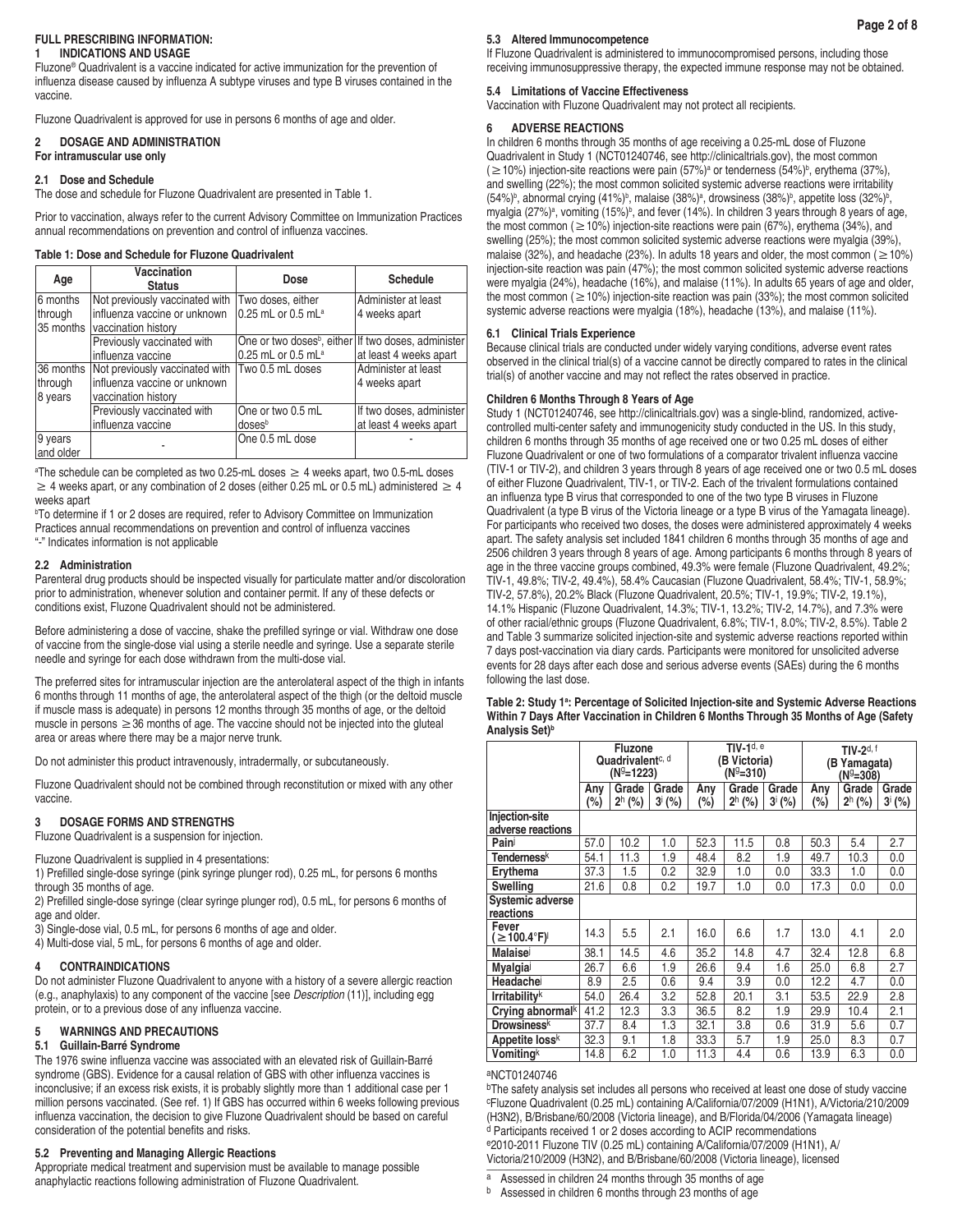f Investigational TIV (0.25 mL) containing A/California/07/2009 (H1N1), A/Victoria/210/2009 (H3N2), and B/Florida/04/2006 (Yamagata lineage), non-licensed gN is the number of participants in the safety analysis set

hGrade 2 - Injection-site pain: sufficiently discomforting to interfere with normal behavior or activities; Injection-site tenderness: cries and protests when injection-site is touched; Injectionsite erythema, Injection-site swelling: ≥2.5 cm to <5 cm; Fever: >101.3°F to ≤103.1°F (6 months through 23 months);  $\geq 101.2^{\circ}$ F to  $\leq 102.0^{\circ}$ F (24 months through 35 months); Malaise, Myalgia, and Headache: some interference with activity; Irritability: requiring increased attention; Crying abnormal: 1 to 3 hours; Drowsiness: not interested in surroundings or did not wake up for a feed/meal; Appetite loss: missed 1 or 2 feeds/meals completely; Vomiting: 2 to 5 episodes per 24 hours

i Grade 3 - Injection-site pain: incapacitating, unable to perform usual activities; Injectionsite tenderness: cries when injected limb is moved, or the movement of the injected limb is reduced; Injection-site erythema, Injection-site swelling: ≥5 cm; Fever: >103.1°F (6 months through 23 months); ≥102.1°F (24 months through 35 months); Malaise, Myalgia, and Headache: Significant; prevents daily activity; Irritability: inconsolable; Crying abnormal: >3 hours; Drowsiness: sleeping most of the time or difficult to wake up; Appetite loss: refuses  $\geq$  3 feeds/meals or refuses most feeds/meals; Vomiting:  $\geq 6$  episodes per 24 hours or requiring parenteral hydration

j Assessed in children 24 months through 35 months of age kAssessed in children 6 months through 23 months of age

l Fever measured by any route

**Table 3: Study 1a: Percentage of Solicited Injection-site and Systemic Adverse Reactions Within 7 Days After Vaccination in Children 3 Years Through 8 Years of Age (Safety Analysis Set)b**

|                                      |            | <b>Fluzone</b><br>Quadrivalent <sup>c</sup><br>$(N = 1669)$ |                                   |            | TIV-1 <sup>d</sup><br><b>B Victoria)</b><br>(N'=424) |                                |               | $TIV-2e$<br>(B Yamagata)<br>$(N^{\dagger} = 413)$ |                                    |  |
|--------------------------------------|------------|-------------------------------------------------------------|-----------------------------------|------------|------------------------------------------------------|--------------------------------|---------------|---------------------------------------------------|------------------------------------|--|
|                                      | Anv<br>(%) | Grade<br>29<br>(%)                                          | Grade<br>3 <sup>h</sup><br>$(\%)$ | Any<br>(%) | Grade<br>29<br>$(\% )$                               | Grade<br>3 <sup>h</sup><br>(%) | Anv<br>$(\%)$ | Grade<br>29<br>$(\%)$                             | Grade<br>3 <sup>h</sup><br>$(\% )$ |  |
| Injection-site adverse reactions     |            |                                                             |                                   |            |                                                      |                                |               |                                                   |                                    |  |
| Pain                                 | 66.6       | 15.8                                                        | 2.1                               | 64.6       | 9.5                                                  | 2.0                            | 63.8          | 11.6                                              | 2.8                                |  |
| Erythema                             | 34.1       | 2.9                                                         | 1.8                               | 36.8       | 3.4                                                  | 1.2                            | 35.2          | 2.5                                               | 1.8                                |  |
| <b>Swelling</b>                      | 24.8       | 2.8                                                         | 1.4                               | 25.4       | 1.5                                                  | 1.2                            | 25.9          | 2.5                                               | 1.8                                |  |
| <b>Systemic adverse reactions</b>    |            |                                                             |                                   |            |                                                      |                                |               |                                                   |                                    |  |
| Fever ( $\geq$ 100.4°F) <sup>i</sup> | 7.0        | 2.1                                                         | 2.1                               | 7.1        | 2.2                                                  | 1.2                            | 7.6           | 2.8                                               | 0.8                                |  |
| Headache                             | 23.1       | 6.8                                                         | 2.2                               | 21.2       | 5.1                                                  | 2.7                            | 24.4          | 7.5                                               | 2.0                                |  |
| <b>Malaise</b>                       | 31.9       | 11.2                                                        | 5.5                               | 32.8       | 11.4                                                 | 5.6                            | 33.4          | 10.8                                              | 5.0                                |  |
| Myalgia                              | 38.6       | 12.2                                                        | 3.3                               | 34.1       | 9.0                                                  | 2.7                            | 38.4          | 11.1                                              | 2.8                                |  |
| 0.10701010710                        |            |                                                             |                                   |            |                                                      |                                |               |                                                   |                                    |  |

aNCT01240746

bThe safety analysis set includes all persons who received at least one dose of study vaccine cFluzone Quadrivalent containing A/California/07/2009 (H1N1), A/Victoria/210/2009 (H3N2), B/ Brisbane/60/2008 (Victoria lineage), and B/Florida/04/2006 (Yamagata lineage)

d2010-2011 Fluzone TIV containing A/California/07/2009 (H1N1), A/Victoria/210/2009 (H3N2), and B/Brisbane/60/2008 (Victoria lineage), licensed

eInvestigational TIV containing A/California/07/2009 (H1N1), A/Victoria/210/2009 (H3N2), and B/Florida/04/2006 (Yamagata lineage), non-licensed

f N is the number of participants in the safety analysis set

9Grade 2 - Injection-site pain: sufficiently discomforting to interfere with normal behavior or activities; Injection-site erythema, Injection-site swelling: ≥2.5 cm to <5 cm; Fever: ≥101.2°F to ≤102.0°F; Headache, Malaise, and Myalgia: some interference with activity

hGrade 3 - Injection-site pain: incapacitating, unable to perform usual activities; Injection-site erythema, Injection-site swelling: ≥5 cm; Fever: ≥102.1°F; Headache, Malaise, and Myalgia: Significant; prevents daily activity

i Fever measured by any route

Among children 6 months through 8 years of age, unsolicited non-serious adverse events were reported in 1360 (47.0%) recipients in the Fluzone Quadrivalent group, 352 (48.0%) recipients in the TIV-1 group, and 346 (48.0%) recipients in the TIV-2 group. The most commonly reported unsolicited non-serious adverse events were cough, vomiting, and pyrexia. During the 28 days following vaccination, a total of 16 (0.6%) recipients in the Fluzone Quadrivalent group, 4 (0.5%) recipients in the TIV-1 group, and 4 (0.6%) recipients in the TIV-2 group, experienced at least one SAE. Throughout the study period, a total of 41 (1.4%) recipients in the Fluzone Quadrivalent group, 7 (1.0%) recipients in the TIV-1 group, and 14 (1.9%) recipients in the TIV-2 group, experienced at least one SAE. Three SAEs were considered to be possibly related to vaccination: croup in a Fluzone Quadrivalent recipient and 2 episodes of febrile seizure, 1 each in a TIV-1 recipient and a TIV-2 recipient.

# **0.5-mL Dose of Fluzone Quadrivalent in Children 6 Months through 35 Months of Age**

Study 2 (NCT02915302 see http://clinicaltrials.gov) was a randomized, observer-blinded, 2-arm, multi-center safety and immunogenicity study conducted in the US. In this study, 1950 children 6 months through 35 months of age were randomly assigned to receive Fluzone Quadrivalent administered in either a volume of 0.25 mL (Group 1) or 0.5 mL (Group 2). For participants recommended to receive two doses of influenza vaccine as per Advisory Committee on Immunization Practices guidance, the same dose was administered 4 weeks after the first. The safety analysis set included 1941 participants who received at least 1 dose of study vaccine. Of these participants, 49.7% were female, 74.3% were Caucasian, 19.2% were Black, 6.5% were of other racial groups, and 22.0% were Hispanic/Latino.

Table 4 summarizes solicited injection-site and systemic adverse reactions reported within 7 days post-vaccination via diary cards for the 0.25 mL and 0.5 mL volumes of Fluzone Quadrivalent in children 6 months through 35 months of age.

**Table 4: Study 2a: Percentage of Solicited Injection-site and Systemic Adverse Reactions Within 7 Days After Vaccination in Children 6 Months Through 35 Month of Age (Safety Analysis Set)b**

|                                      |            | <b>Fluzone Quadrivalent</b><br>$0.25$ mL <sup>c</sup> | <b>Fluzone Quadrivalent</b><br>$0.5$ mL <sup>c</sup> |                      |  |  |  |  |  |
|--------------------------------------|------------|-------------------------------------------------------|------------------------------------------------------|----------------------|--|--|--|--|--|
|                                      |            | $(Nd=949)$                                            | $(Nd=992)$                                           |                      |  |  |  |  |  |
|                                      | Anv<br>(%) | Grade 3 <sup>e</sup><br>(%)                           | Any<br>$(\%)$                                        | Grade $3e$<br>$(\%)$ |  |  |  |  |  |
| Injection-site adverse reactions     |            |                                                       |                                                      |                      |  |  |  |  |  |
| <b>Tenderness</b>                    | 47.3       | 1.7                                                   | 50.4                                                 | 1.2                  |  |  |  |  |  |
| <b>Redness</b>                       | 23.1       | 0.0                                                   | 24.3                                                 | 0.2                  |  |  |  |  |  |
| <b>Swelling</b>                      | 12.9       | 0.1                                                   | 14.7                                                 | 0.0                  |  |  |  |  |  |
| <b>Systemic adverse reactions</b>    |            |                                                       |                                                      |                      |  |  |  |  |  |
| <b>Irritability</b>                  | 47.4       | 3.6                                                   | 48.6                                                 | 4.0                  |  |  |  |  |  |
| <b>Abnormal Crying</b>               | 33.3       | 3.1                                                   | 34.1                                                 | 2.6                  |  |  |  |  |  |
| <b>Drowsiness</b>                    | 31.9       | 2.1                                                   | 31.3                                                 | 1.6                  |  |  |  |  |  |
| <b>Loss of Appetite</b>              | 27.3       | 1.4                                                   | 28.3                                                 | 2.2                  |  |  |  |  |  |
| Fever ( $\geq$ 100.4°F) <sup>f</sup> | 11.3       | 0.6                                                   | 12.2                                                 | 1.2                  |  |  |  |  |  |
| Vomitina                             | 10.0       | 0.4                                                   | 10.2                                                 | 0.5                  |  |  |  |  |  |

aNCT02915302

bThe safety analysis set includes all persons who received at least one dose of study vaccine cParticipants received 1 or 2 doses according to ACIP recommendations

dN is the number of participants in the safety analysis set

eGrade 3 - Injection-site tenderness: Cries when injected limb is moved, or the movement of the injected limb is reduced; Injection-site redness, Injection-site swelling:  $\geq$  50 mm; Irritability: inconsolable; Abnormal Crying: > 3 hours; Drowsiness: sleeping most of the time or difficult to wake up; Loss of Appetite: refuses  $\geq 3$  feeds/meals or refuses most feeds/meals; Fever: >103.1°F; Vomiting: ≥ 6 episodes per 24 hours or requiring parenteral hydration f Fever measured by any route

The difference in fever rate (Group 2 minus Group 1) was 0.84% (95% CI: -2.13%; 3.80%), meeting the prespecified non-inferiority criterion (upper limit of the 2-sided 95% CI of the difference in fever rates < 5%). Participants were monitored for unsolicited adverse events and SAEs during the 28 days following vaccination. Unsolicited non-serious adverse events were reported in 417 (44%) participants in Group 1 and 394 (40%) participants in Group 2. The most commonly reported unsolicited non-serious adverse events in both groups were cough and rhinorrhea. Ten SAEs were reported during the 28-day follow-up period: 5 (0.5%) in Group 1 and 5 (0.5%) in Group 2.

## **Adults**

In Study 3 (NCT00988143, see http://clinicaltrials.gov), a multi-centered randomized, openlabel trial conducted in the US, adults 18 years of age and older received one dose of either Fluzone Quadrivalent or one of two formulations of comparator trivalent influenza vaccine (TIV-1 or TIV-2). Each of the trivalent formulations contained an influenza type B virus that corresponded to one of the two type B viruses in Fluzone Quadrivalent (a type B virus of the Victoria lineage or a type B virus of the Yamagata lineage). The safety analysis set included 570 recipients, half aged 18-60 years and half aged 61 years or older. Among participants in the three vaccine groups combined, 67.2% were female (Fluzone Quadrivalent, 68.4%; TIV-1, 67.9%; TIV-2, 65.3%), 88.4% Caucasian (Fluzone Quadrivalent, 91.1%; TIV-1, 86.8%; TIV-2, 87.4%), 9.6% Black (Fluzone Quadrivalent, 6.8%; TIV-1, 12.1%; TIV-2, 10.0%), 0.4% Hispanic (Fluzone Quadrivalent, 0.0%; TIV-1, 0.5%; TIV-2, 0.5%), and 1.7% were of other racial/ethnic groups (Fluzone Quadrivalent, 2.1%; TIV-1, 0.5%; TIV-2, 2.2%). Table 5 summarizes solicited injection-site and systemic adverse reactions reported within 3 days post-vaccination via diary cards. Participants were monitored for unsolicited adverse events and SAEs during the 21 days following vaccination.

**Table 5: Study 3a: Percentage of Solicited Injection-site and Systemic Adverse Reactions Within 3 Days After Vaccination in Adults 18 Years of Age and Older (Safety Analysis Set)b**

|                                   | <b>Fluzone</b><br>Quadrivalent <sup>c</sup><br>$(N^{\dagger}=190)$ |                    |                                   | $TIV-1d$<br>(B Victoria)<br>$(N^f=190)$ |                                |                                | $TIV-2e$<br>(B Yamagata)<br>$(N^{f}=190)$ |                    |                    |
|-----------------------------------|--------------------------------------------------------------------|--------------------|-----------------------------------|-----------------------------------------|--------------------------------|--------------------------------|-------------------------------------------|--------------------|--------------------|
|                                   | Anv<br>(%)                                                         | Grade<br>29<br>(%) | Grade<br>3 <sup>h</sup><br>$(\%)$ | Any<br>$(\% )$                          | Grade<br>2 <sub>9</sub><br>(%) | Grade<br>3 <sup>h</sup><br>(%) | Anv<br>$(\% )$                            | Grade<br>29<br>(%) | Grade<br>3h<br>(%) |
| Injection-site adverse reactions  |                                                                    |                    |                                   |                                         |                                |                                |                                           |                    |                    |
| Pain                              | 47.4                                                               | 6.8                | 0.5                               | 52.1                                    | 7.9                            | 0.5                            | 43.2                                      | 6.3                | 0.0                |
| Erythema                          | 1.1                                                                | 0.0                | 0.0                               | 1.6                                     | 0.5                            | 0.0                            | 1.6                                       | 0.5                | 0.0                |
| <b>Swelling</b>                   | 0.5                                                                | 0.0                | 0.0                               | 3.2                                     | 0.5                            | 0.0                            | 1.1                                       | 0.0                | 0.0                |
| Induration                        | 0.5                                                                | 0.0                | 0.0                               | 1.6                                     | 0.5                            | 0.0                            | 0.5                                       | 0.0                | 0.0                |
| <b>Ecchymosis</b>                 | 0.5                                                                | 0.0                | 0.0                               | 0.5                                     | 0.0                            | 0.0                            | 0.5                                       | 0.0                | 0.0                |
| <b>Systemic adverse reactions</b> |                                                                    |                    |                                   |                                         |                                |                                |                                           |                    |                    |
| <b>Myalgia</b>                    | 23.7                                                               | 5.8                | 0.0                               | 25.3                                    | 5.8                            | 0.0                            | 16.8                                      | 5.8                | 0.0                |
| Headache                          | 15.8                                                               | 3.2                | 0.5                               | 18.4                                    | 6.3                            | 0.5                            | 18.0                                      | 4.2                | 0.0                |
| <b>Malaise</b>                    | 10.5                                                               | 1.6                | 1.1                               | 14.7                                    | 3.2                            | 1.1                            | 12.1                                      | 4.7                | 0.5                |
| <b>Shivering</b>                  | 2.6                                                                | 0.5                | 0.0                               | 5.3                                     | 1.1                            | 0.0                            | 3.2                                       | 0.5                | 0.0                |
| Fever<br>$(\geq 100.4^{\circ}F)$  | 0.0                                                                | 0.0                | 0.0                               | 0.5                                     | 0.5                            | 0.0                            | 0.5                                       | 0.5                | 0.0                |

aNCT00988143

bThe safety analysis set includes all persons who received study vaccine cFluzone Quadrivalent containing A/California/07/2009 (H1N1), A/Victoria/210/2009 (H3N2), B/ Brisbane/60/2008 (Victoria lineage), and B/Florida/04/2006 (Yamagata lineage) d2009-2010 Fluzone TIV containing A/Brisbane/59/2007 (H1N1), A/Uruguay/716/2007 (H3N2),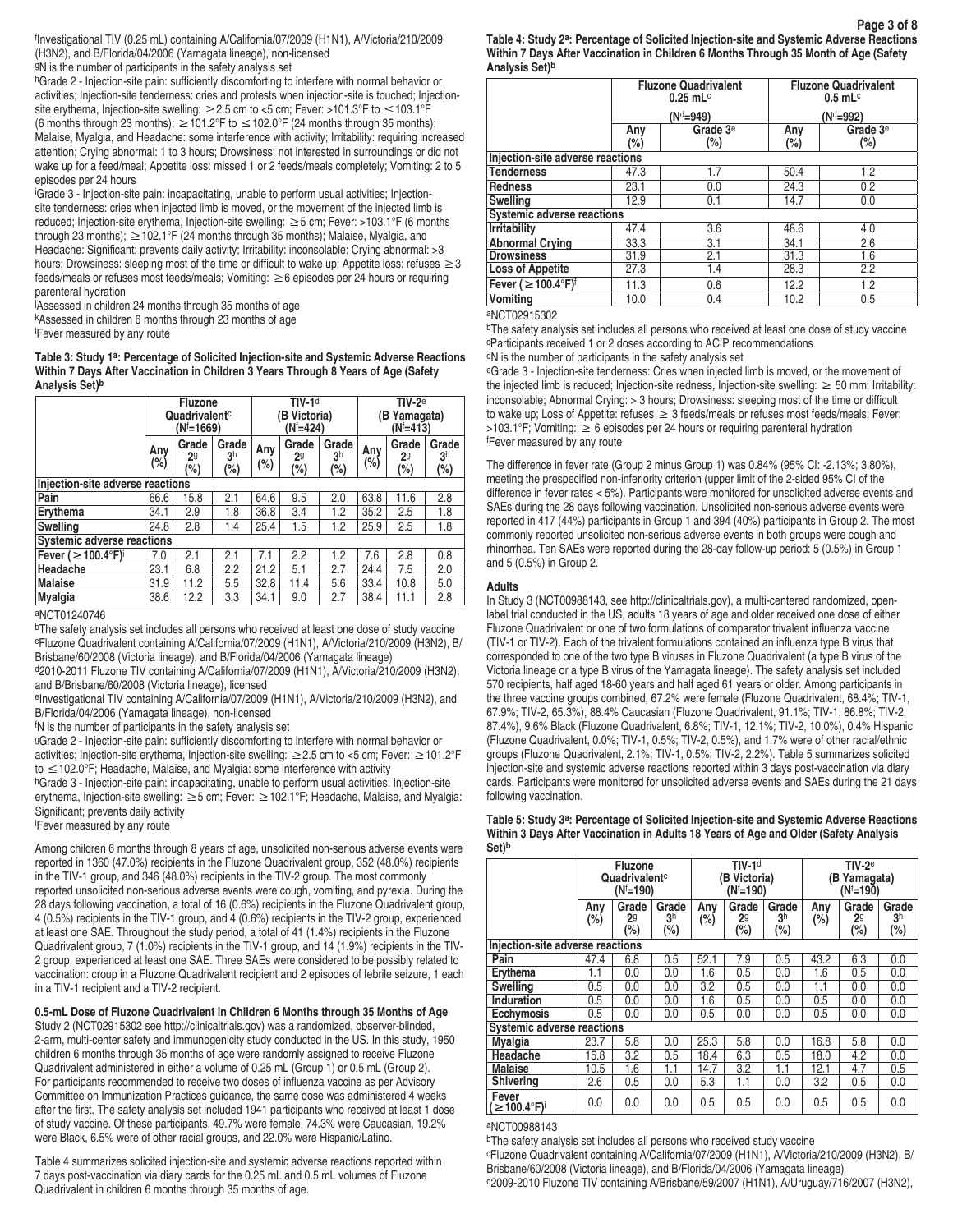# and B/Brisbane/60/2008 (Victoria lineage), licensed

e2008-2009 Fluzone TIV containing A/Brisbane/59/2007 (H1N1), A/Uruguay/716/2007 (H3N2), and B/Florida/04/2006 (Yamagata lineage), licensed

f N is the number of participants in the safety analysis set

gGrade 2 - Injection-site pain: Some interference with activity; Injection-site erythema, Injection-site swelling, Injection-site induration, and Injection-site ecchymosis: ≥5.1 to ≤10 cm; Fever: ≥101.2°F to ≤102.0°F; Myalgia, Headache, Malaise, and Shivering: some interference with activity

hGrade 3 - Injection-site pain: Significant; prevents daily activity; Injection-site erythema, Injection-site swelling, Injection-site induration, and Injection-site ecchymosis: >10 cm; Fever: ≥102.1°F; Myalgia, Headache, Malaise, and Shivering: Significant; prevents daily activity i Fever measured by any route

Unsolicited non-serious adverse events were reported in 33 (17.4%) recipients in the Fluzone Quadrivalent group, 45 (23.7%) recipients in the TIV-1 group, and 45 (23.7%) recipients in the TIV-2 group. The most commonly reported unsolicited non-serious adverse events were headache, cough, and oropharyngeal pain. In the follow-up period, there were two SAEs, 1 (0.5%) in the Fluzone Quadrivalent group and 1 (0.5%) in the TIV-2 group.

# **Geriatric Adults**

In Study 4 (NCT01218646, see http://clinicaltrials.gov), a multi-center, randomized, doubleblind trial conducted in the US, adults 65 years of age and older received one dose of either Fluzone Quadrivalent, or one of two formulations of comparator trivalent influenza vaccine (TIV-1 or TIV-2). Each of the trivalent formulations contained an influenza type B virus that corresponded to one of the two type B viruses in Fluzone Quadrivalent (a type B virus of the Victoria lineage or a type B virus of the Yamagata lineage). The safety analysis set included 675 recipients. Among participants in the three vaccine groups combined, 55.7% were female (Fluzone Quadrivalent, 57.3%; TIV-1, 56.0%; TIV-2, 53.8%), 89.5% Caucasian (Fluzone Quadrivalent, 87.6%; TIV-1, 89.8%; TIV-2, 91.1%), 2.2% Black (Fluzone Quadrivalent, 4.0%; TIV-1, 1.8%; TIV-2, 0.9%), 7.4% Hispanic (Fluzone Quadrivalent, 8.4%; TIV-1, 7.6%; TIV-2, 6.2%) and 0.9% were of other racial/ethnic groups (Fluzone Quadrivalent, 0.0%; TIV-1, 0.9%; TIV-2, 1.8%).

Table 6 summarizes solicited injection-site and systemic adverse reactions reported within 7 days post-vaccination via diary cards. Participants were monitored for unsolicited adverse events and SAEs during the 21 days following vaccination.

## **Table 6: Study 4a: Percentage of Solicited Injection-site and Systemic Adverse Reactions Within 7 Days After Vaccination in Adults 65 Years of Age and Older (Safety Analysis Set)b**

|                                       | <b>Fluzone</b><br>Quadrivalent <sup>c</sup><br>$(N^{f}=225)$ |                                |                                | $TIV-1d$<br>(B Victoria)<br>(Nf=225) |                             |                                | $TIV-2e$<br>(B Yamaqata)<br>(N <sup>f</sup> =225) |                                    |                                |
|---------------------------------------|--------------------------------------------------------------|--------------------------------|--------------------------------|--------------------------------------|-----------------------------|--------------------------------|---------------------------------------------------|------------------------------------|--------------------------------|
|                                       | Anv<br>$(\% )$                                               | Grade<br>2 <sup>9</sup><br>(%) | Grade<br>3 <sup>h</sup><br>(%) | Any<br>$(\%)$                        | Grade<br>$2^{\circ}$<br>(%) | Grade<br>3 <sup>h</sup><br>(%) | Anv<br>(%)                                        | Grade<br>2 <sup>9</sup><br>$(\% )$ | Grade<br>3 <sup>h</sup><br>(%) |
| Injection-site adverse reactions      |                                                              |                                |                                |                                      |                             |                                |                                                   |                                    |                                |
| Pain                                  | 32.6                                                         | 1.3                            | 0.9                            | 28.6                                 | 2.7                         | 0.0                            | 23.1                                              | 0.9                                | 0.0                            |
| Erythema                              | 2.7                                                          | 0.9                            | 0.0                            | 1.3                                  | 0.0                         | 0.0                            | 1.3                                               | 0.4                                | 0.0                            |
| <b>Swelling</b>                       | 1.8                                                          | 0.4                            | 0.0                            | 1.3                                  | 0.0                         | 0.0                            | 0.0                                               | 0.0                                | 0.0                            |
| <b>Systemic adverse reactions</b>     |                                                              |                                |                                |                                      |                             |                                |                                                   |                                    |                                |
| Myalgia                               | 18.3                                                         | 4.0                            | 0.4                            | 18.3                                 | 4.0                         | 0.0                            | 14.2                                              | 2.7                                | 0.4                            |
| Headache                              | 13.4                                                         | 1.3                            | 0.4                            | 11.6                                 | 1.3                         | 0.0                            | 11.6                                              | 1.8                                | 0.4                            |
| <b>Malaise</b>                        | 10.7                                                         | 4.5                            | 0.4                            | 6.3                                  | 0.4                         | 0.0                            | 11.6                                              | 2.7                                | 0.9                            |
| Fever<br>$( \geq 100.4^{\circ}F)^{1}$ | 1.3                                                          | 0.0                            | 0.4                            | 0.0                                  | 0.0                         | 0.0                            | 0.9                                               | 0.4                                | 0.4                            |

## aNCT01218646

bThe safety analysis set includes all persons who received study vaccine

cFluzone Quadrivalent containing A/California/07/2009 (H1N1), A/Victoria/210/2009 (H3N2), B/Brisbane/60/2008 (Victoria lineage), and B/Florida/04/2006 (Yamagata lineage) d2010-2011 Fluzone TIV containing A/California/07/2009 (H1N1), A/Victoria/210/2009

(H3N2), and B/Brisbane/60/2008 (Victoria lineage), licensed

eInvestigational TIV containing A/California/07/2009 (H1N1), A/Victoria/210/2009 (H3N2), and B/Florida/04/2006 (Yamagata lineage), non-licensed

f N is the number of participants in the safety analysis set

gGrade 2 - Injection-site pain: some interference with activity; Injection-site erythema

and Injection-site swelling:  $\geq 5.1$  to  $\leq 10$  cm; Fever:  $\geq 101.2^{\circ}$ F to  $\leq 102.0^{\circ}$ F; Myalgia, Headache, and Malaise: some interference with activity

hGrade 3 - Injection-site pain: Significant; prevents daily activity; Injection-site erythema and Injection-site swelling: >10 cm; Fever: ≥102.1°F; Myalgia, Headache, and Malaise: Significant; prevents daily activity i Fever measured by any route

Unsolicited non-serious adverse events were reported in 28 (12.4%) recipients in the Fluzone Quadrivalent group, 22 (9.8%) recipients in the TIV-1 group, and 22 (9.8%) recipients in the TIV-2 group. The most commonly reported adverse events were oropharyngeal pain, rhinorrhea, injection-site induration, and headache. Three SAEs were reported during the follow-up period, 2 (0.9%) in the TIV-1 group and 1 (0.4%) in the TIV-2 group.

# **6.2 Post-Marketing Experience**

The following events have been spontaneously reported during the post-approval use of Fluzone (trivalent) or Fluzone Quadrivalent. Because these events are reported voluntarily from a population of uncertain size, it is not always possible to reliably estimate their frequency or establish a causal relationship to vaccine exposure. Adverse events were included based on one or more of the following factors: severity, frequency of reporting, or strength of evidence for a causal relationship to Fluzone (trivalent) or Fluzone Quadrivalent.

- *Blood and Lymphatic System Disorders*: Thrombocytopenia, lymphadenopathy
- *Immune System Disorders*: Anaphylaxis, other allergic/hypersensitivity reactions (including urticaria, angioedema)
- *Eye Disorders*: Ocular hyperemia
- *Nervous System Disorders*: Guillain-Barré syndrome (GBS), convulsions, febrile convulsions, myelitis (including encephalomyelitis and transverse myelitis), facial palsy (Bell's palsy), optic neuritis/neuropathy, brachial neuritis, syncope (shortly after vaccination), dizziness, paresthesia
- *Vascular Disorders*: Vasculitis, vasodilatation/flushing
- *Respiratory, Thoracic and Mediastinal Disorders*: Dyspnea, cough, wheezing, throat tightness, oropharyngeal pain, rhinorrhea
- *Skin and Subcutaneous Tissue Disorders*: Rash, pruritis, and Stevens-Johnson syndrome
- *General Disorders and Administration Site Conditions*: Asthenia/fatigue, pain in extremities, chest pain
- *Gastrointestinal Disorders*: Vomiting

# **8 USE IN SPECIFIC POPULATIONS**

# **8.1 Pregnancy**

# **Pregnancy Exposure Registry**

Sanofi Pasteur Inc. is maintaining a prospective pregnancy exposure registry to collect data on pregnancy outcomes following vaccination with Fluzone Quadrivalent during pregnancy. Healthcare providers are encouraged to enroll women who receive Fluzone Quadrivalent during pregnancy in Sanofi Pasteur Inc.'s vaccination pregnancy registry by calling 1-800- 822-2463.

# Risk Summary

All pregnancies have a risk of birth defect, loss, or other adverse outcomes. In the U.S. general population, the estimated background risk of major birth defects and miscarriage in clinically recognized pregnancies is 2% to 4% and 15% to 20%, respectively.

Available data with Fluzone Quadrivalent use in pregnant women are insufficient to inform vaccine-associated risk of adverse developmental outcomes.

A developmental and reproductive toxicity study was performed in female rabbits given a 0.5 mL/dose of Fluzone Quadrivalent prior to mating and during gestation (a single human dose is 0.5 mL). This study revealed no adverse effects to the fetus or pre-weaning development due to Fluzone Quadrivalent *[see Animal Data (8.1)]*.

# Data

*Animal Data*: In a developmental and reproductive toxicity study female rabbits were administered a 0.5 mL/dose of Fluzone Quadrivalent by intramuscular injection 24 and 10 days before insemination, and on Days 6, 12, and 27 of gestation (a single human dose is 0.5 mL). There were no adverse effects on pre-weaning development or vaccine-related fetal malformations noted in this study.

# Clinical Considerations

Disease-associated Maternal and/or Embryo/Fetal Risk

Pregnant women are at increased risk of complications associated with influenza infection compared to non-pregnant women. Pregnant women who contract influenza may be at increased risk for adverse pregnancy outcomes, including preterm labor and delivery.

# **8.2 Lactation**

## Risk Summary

It is not known whether Fluzone Quadrivalent is excreted in human milk. Data are not available to assess the effects of Fluzone Quadrivalent on the breastfed infant or on milk production/excretion.

The developmental and health benefits of breastfeeding should be considered along with the mother's clinical need for Fluzone Quadrivalent and any potential adverse effects on the breastfed child from Fluzone Quadrivalent or from the underlying maternal condition. For preventive vaccines, the underlying maternal condition is susceptibility to the disease prevented by the vaccine.

# **8.4 Pediatric Use**

Safety and effectiveness of Fluzone Quadrivalent in children below the age of 6 months have not been established.

# **8.5 Geriatric Use**

Safety and immunogenicity of Fluzone Quadrivalent were evaluated in adults 65 years of age and older. [See *Clinical Studies* (14.6).] Antibody responses to Fluzone Quadrivalent are lower in persons  $\geq 65$  years of age than in younger adults.

# **11 DESCRIPTION**

Fluzone Quadrivalent (Influenza Vaccine) for intramuscular injection is an inactivated influenza vaccine, prepared from influenza viruses propagated in embryonated chicken eggs. The virus-containing allantoic fluid is harvested and inactivated with formaldehyde. Influenza virus is concentrated and purified in a linear sucrose density gradient solution using a continuous flow centrifuge. The virus is then chemically disrupted using a non-ionic surfactant, octylphenol ethoxylate (Triton® X-100), producing a "split virus". The split virus is further purified and then suspended in sodium phosphate-buffered isotonic sodium chloride solution. The Fluzone Quadrivalent process uses an additional concentration factor after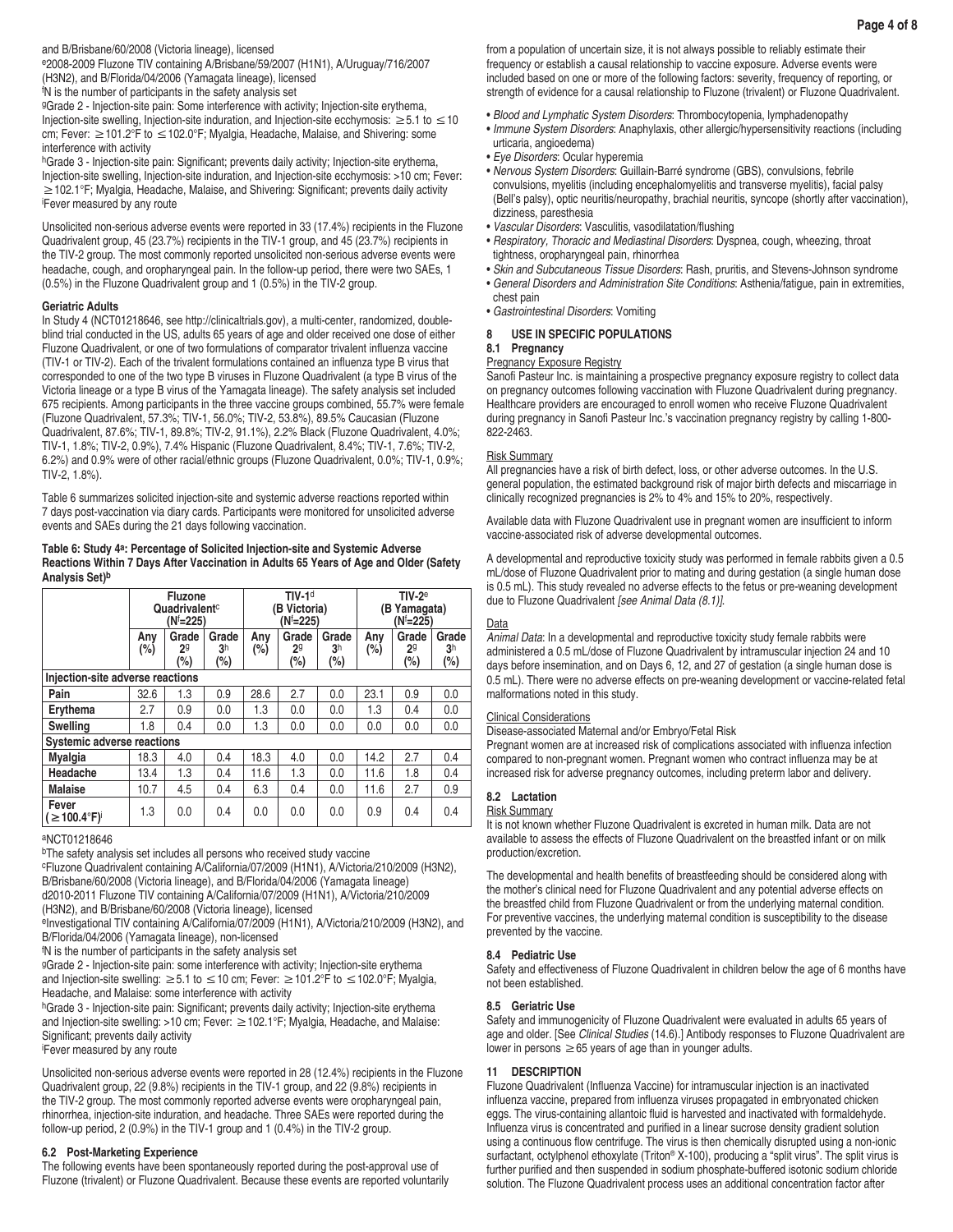the ultrafiltration step in order to obtain a higher hemagglutinin (HA) antigen concentration. Antigens from the four strains included in the vaccine are produced separately and then combined to make the quadrivalent formulation.

Fluzone Quadrivalent suspension for injection is clear and slightly opalescent in color.

Antibiotics are not used in the manufacture of Fluzone Quadrivalent.

The Fluzone Quadrivalent prefilled syringe and vial presentations are not made with natural rubber latex.

Fluzone Quadrivalent is standardized according to United States Public Health Service requirements and is formulated to contain HA of each of the following four influenza strains recommended for the 2018-2019 influenza season: A/Michigan/45/2015 X-275 (H1N1), A/ Singapore/INFIMH-16-0019/2016 IVR-186 (H3N2), B/Phuket/3073/2013 (B Yamagata lineage), and B/Maryland/15/2016 BX-69A (a B/Colorado/6/2017-like virus, B Victoria lineage). The amounts of HA and other ingredients per dose of vaccine are listed in Table 7. The single-dose, pre-filled syringe (0.25 mL and 0.5 mL) and the single-dose vial (0.5 mL) are manufactured and formulated without thimerosal or any other preservative. The 5 mL multi-dose vial presentation contains thimerosal, a mercury derivative, added as a preservative. Each 0.5-mL dose from the multi-dose vial contains 25 mcg mercury. Each 0.25-mL dose from the multi-dose vial contains 12.5 mcg mercury.

#### **Table 7: Fluzone Quadrivalent Ingredients**

|                                                                                       | Quantity (per dose)                         |                                            |  |  |  |  |  |
|---------------------------------------------------------------------------------------|---------------------------------------------|--------------------------------------------|--|--|--|--|--|
| Ingredient                                                                            | <b>Fluzone Quadrivalent</b><br>0.25 mL Dose | <b>Fluzone Quadrivalent</b><br>0.5 mL Dose |  |  |  |  |  |
| <b>Active Substance: Split influenza</b><br>virus, inactivated strains <sup>a</sup> : | 30 mcg HA total                             | 60 mcg HA total                            |  |  |  |  |  |
| A (H <sub>1</sub> N <sub>1</sub> )                                                    | 7.5 mcg HA                                  | 15 mcg HA                                  |  |  |  |  |  |
| A (H3N2)                                                                              | 7.5 mcg HA                                  | 15 mcg HA                                  |  |  |  |  |  |
| B/(Victoria lineage)                                                                  | 7.5 mcg HA                                  | 15 mcg HA                                  |  |  |  |  |  |
| B/(Yamagata lineage)                                                                  | 7.5 mcg HA                                  | 15 mcg HA                                  |  |  |  |  |  |
| Other:                                                                                |                                             |                                            |  |  |  |  |  |
| Sodium phosphate-buffered isotonic<br>sodium chloride solution                        | $QSb$ to appropriate<br>volume              | $QSb$ to appropriate<br>volume             |  |  |  |  |  |
| Formaldehyde                                                                          | $\leq 50$ mcg                               | $\leq$ 100 mcg                             |  |  |  |  |  |
| Octylphenol ethoxylate                                                                | $\leq$ 125 mcg                              | $\leq$ 250 mcg                             |  |  |  |  |  |
| <b>Preservative</b>                                                                   |                                             |                                            |  |  |  |  |  |
| Single-dose presentations                                                             |                                             |                                            |  |  |  |  |  |
| Multi-dose presentation (thimerosal)                                                  | 12.5 mcg mercury                            | 25 mcg mercury                             |  |  |  |  |  |

aper United States Public Health Service (USPHS) requirement **bQuantity Sufficient** 

"-" Indicates information is not applicable

# **12 CLINICAL PHARMACOLOGY**

# **12.1 Mechanism of Action**

Influenza illness and its complications follow infection with influenza viruses. Global surveillance of influenza identifies yearly antigenic variants. Since 1977, antigenic variants of influenza A (H1N1 and H3N2) viruses and influenza B viruses have been in global circulation. Since 2001, two distinct lineages of influenza B (Victoria and Yamagata lineages) have cocirculated worldwide. Protection from influenza virus infection has not been correlated with a specific level of hemagglutination inhibition (HI) antibody titer post-vaccination. However, in some human studies, antibody titers  $\geq$  1:40 have been associated with protection from influenza illness in up to 50% of subjects. (See ref. 2) (See ref. 3)

Antibodies against one influenza virus type or subtype confer limited or no protection against another. Furthermore, antibodies to one antigenic variant of influenza virus might not protect against a new antigenic variant of the same type or subtype. Frequent development of antigenic variants through antigenic drift is the virologic basis for seasonal epidemics and the reason for the usual change of one or more new strains in each year's influenza vaccine. Therefore, influenza vaccines are standardized to contain the hemagglutinins of influenza virus strains representing the influenza viruses likely to be circulating in the US during the influenza season.

Annual vaccination with the influenza vaccine is recommended because immunity during the year after vaccination declines and because circulating strains of influenza virus change from year to year.

## **13 NON-CLINICAL TOXICOLOGY**

## **13.1 Carcinogenesis, Mutagenesis, Impairment of Fertility**

Fluzone Quadrivalent has not been evaluated for carcinogenic or mutagenic potential, or for impairment of male fertility in animals. Vaccination of female rabbits with Fluzone Quadrivalent revealed no evidence of impaired female fertility *[see Animal Data (8.1)]*.

#### **14 CLINICAL STUDIES**

The effectiveness of Fluzone Quadrivalent was demonstrated based on clinical endpoint efficacy data for Fluzone (trivalent influenza vaccine) and on an evaluation of serum HI antibody responses to Fluzone Quadrivalent. Fluzone Quadrivalent, an inactivated influenza vaccine that contains the hemagglutinins of two influenza A subtype viruses and two influenza type B viruses, is manufactured according to the same process as Fluzone.

## **14.1 Efficacy of Fluzone (Trivalent Influenza Vaccine) in Children 6 through 24 Months of Age**

A randomized, double-blind, placebo-controlled study was conducted at a single US center during the 1999-2000 (Year 1) and 2000-2001 (Year 2) influenza seasons. The intent-to-treat analysis set included a total of 786 children 6 through 24 months of age. Participants received two 0.25 mL doses of either Fluzone (N = 525) or a placebo (N = 261). Among all randomized participants in both years, the mean age was 13.8 months; 52.5% were male, 50.8% were Caucasian, 42.0% were Black, and 7.2% were of other racial groups. Cases of influenza were identified through active and passive surveillance for influenza-like illness or acute otitis media and confirmed by culture. Influenza-like illness was defined as fever with signs or symptoms of an upper respiratory infection. Vaccine efficacy against all influenza viral types and subtypes was a secondary endpoint and is presented in Table 8.

## **Table 8: Estimated Efficacy of Fluzone (Trivalent Influenza Vaccine) Against Culture-Confirmed Influenza in Children Aged 6 through 24 Months during the 1999-2000 and 2000-2001 Influenza Seasons – Intent-to-Treat Analysis Seta**

|                              | <b>Fluzone</b> <sup>b</sup> |        |      |                                                               |  |         | <b>Placebo</b> c  |                                                  | Fluzone vs. Placebo                 |                                                                      |  |
|------------------------------|-----------------------------|--------|------|---------------------------------------------------------------|--|---------|-------------------|--------------------------------------------------|-------------------------------------|----------------------------------------------------------------------|--|
| Year                         |                             |        | Rate | $n^d$   N <sup>e</sup> $ (n/N)^f (95\% \text{ Cl}) n^d $   Ne |  |         | Rate<br>$(n/N)^f$ | (95% CI)                                         | Relative<br><b>Risk</b><br>(95% CI) | <b>Percent Relative</b><br><b>Reduction</b> <sup>g</sup><br>(95% CI) |  |
| Year 1h<br>(1999-2000)       |                             | 15 273 |      |                                                               |  |         |                   | $5.5$ $(3.1, 8.9)$ $ 22 138$ 15.9 $(10.3, 23.1)$ | 0.34<br>(0.18; 0.64)                | 66 (36;82)                                                           |  |
| l Year 2i<br>$(2000 - 2001)$ | 9                           | 252    | 3.6  | (1.6:6.7)                                                     |  | 4   123 | 3.3               | (0.9; 8.1)                                       | 1.10<br>(0.34; 3.50)                | $-10(-250,66)$                                                       |  |

aThe intent-to-treat analysis set includes all enrolled participants who were randomly assigned to receive Fluzone or placebo and vaccinated

bFluzone (0.25 mL): 1999-2000 formulation containing A/Beijing/262/95 (H1N1), A/

Sydney/15/97 (H3N2), and B/Yamanashi/166/98 (Yamagata lineage) and 2000-2001 formulation containing A/New Caledonia/20/99 (H1N1), A/Panama/2007/99 (H3N2), and B/ Yamanashi/166/98 (Yamagata lineage)

cPlacebo: 0.4% NaCl

dn is the number of participants with culture-confirmed influenza for the given year of study as listed in the first column

eN is the number of participants randomly assigned to receive Fluzone or placebo for the given year of study as listed in the column headers (intent-to-treat analysis set) f Rate (%) = (n/N) \* 100

gRelative reduction in vaccine efficacy was defined as (1-relative risk) x 100

hIncludes all culture confirmed influenza cases throughout the study duration for Year 1 (12 months of follow-up)

i <sup>i</sup>Includes all culture-confirmed influenza cases throughout the study duration for Year 2 (6 months of follow-up)

#### **14.2 Efficacy of Fluzone (Trivalent Influenza Vaccine) in Adults**

A randomized, double-blind, placebo-controlled study was conducted in a single US center during the 2007-2008 influenza season. Participants received one dose of either Fluzone vaccine (N = 813), an active comparator (N = 814), or placebo (N = 325). The intent-to-treat analysis set included 1138 healthy adults who received Fluzone or placebo. Participants were 18 through 49 years of age (mean age was 23.3 years); 63.3% were female, 83.1% were Caucasian, and 16.9% were of other racial/ethnic groups. Cases of influenza were identified through active and passive surveillance and confirmed by cell culture and/or real-time polymerase chain reaction (PCR). Influenza-like illness was defined as an illness with at least 1 respiratory symptom (cough or nasal congestion) and at least 1 constitutional symptom (fever or feverishness, chills, or body aches). Vaccine efficacy of Fluzone against all influenza viral types and subtypes is presented in Table 9.

| Table 9: Estimated Efficacy of Fluzone (Trivalent Influenza Vaccine) Against Influenza |
|----------------------------------------------------------------------------------------|
| in Adults Aged 18 through 49 Years during the 2007-2008 Influenza Season – Intent-to-  |
| Treat Analvsis Set <sup>a,b</sup>                                                      |

| Laboratory-Confirmed<br>Symptomatic Influenza |    | Fluzone <sup>c</sup><br>$(N=813)$ <sup>e</sup> |                                              |  |              | Placebod<br>(N=325) <sup>e</sup> | Fluzone vs. Placebo                                                                                                |                                                           |  |
|-----------------------------------------------|----|------------------------------------------------|----------------------------------------------|--|--------------|----------------------------------|--------------------------------------------------------------------------------------------------------------------|-----------------------------------------------------------|--|
|                                               | 'n | Rate<br>(%)9                                   | $(95\% \text{ Cl}) \mid \text{n}^{\text{f}}$ |  | Rate<br>(%)9 | (95% CI)                         | <b>Relative Risk</b><br>$(95% \text{ Cl})$                                                                         | Percent<br>Relative<br>Reduction <sup>h</sup><br>(95% CI) |  |
| <b>Positive culture</b>                       | 21 |                                                |                                              |  |              |                                  | 2.6 $ (1.6; 3.9) 31 $ 9.5 $ (6.6; 13.3) 0.27  (0.16; 0.46) $ 73 (54; 84)                                           |                                                           |  |
|                                               |    |                                                |                                              |  |              |                                  |                                                                                                                    |                                                           |  |
| <b>Positive PCR</b>                           |    |                                                |                                              |  |              |                                  | $28 \mid 3.4 \mid (2.3, 4.9) \mid 35 \mid 10.8 \mid (7.6, 14.7) \mid 0.32 \mid (0.20, 0.52) \mid 68 \mid (48, 80)$ |                                                           |  |
|                                               |    |                                                |                                              |  |              |                                  |                                                                                                                    |                                                           |  |
| Positive culture,<br>positive PCR, or both    | 28 | 3.4                                            |                                              |  |              |                                  | $(2.3; 4.9)$ 35 10.8 $(7.6; 14.7)$ 0.32 (0.20; 0.52) 68 (48; 80)                                                   |                                                           |  |

aNCT00538512

<sup>b</sup>The intent-to-treat analysis set includes all enrolled participants who were randomly assigned to receive Fluzone or placebo and vaccinated

cFluzone: 2007-2008 formulation containing A/Solomon Islands/3/2006 (H1N1), A/ Wisconsin/67/2005 (H3N2), and B/Malaysia/2506/2004 (Victoria lineage) dPlacebo: 0.9% NaCl

eN is the number of participants randomly assigned to receive Fluzone or placebo <sup>f</sup>n is the number of participants satisfying the criteria listed in the first column  $9Rate (%) = (n/N) * 100$ 

hRelative reduction in vaccine efficacy was defined as (1 - relative risk) x 100

#### **14.3 Immunogenicity of Fluzone Quadrivalent in Children 6 Months through 8 Years of Age**

In Study 1 (NCT01240746) [see *Adverse Reactions* (6.1)], 1419 children 6 months through 35 months of age and 2101 children 3 years through 8 years of age were included in the perprotocol immunogenicity analysis. Participants 6 months through 35 months of age received one or two 0.25 mL doses and participants 3 years though 8 years of age received one or two 0.5 mL doses of Fluzone Quadrivalent, TIV-1, or TIV-2. For participants who received two doses, the doses were administered approximately 4 weeks apart. The distribution of demographic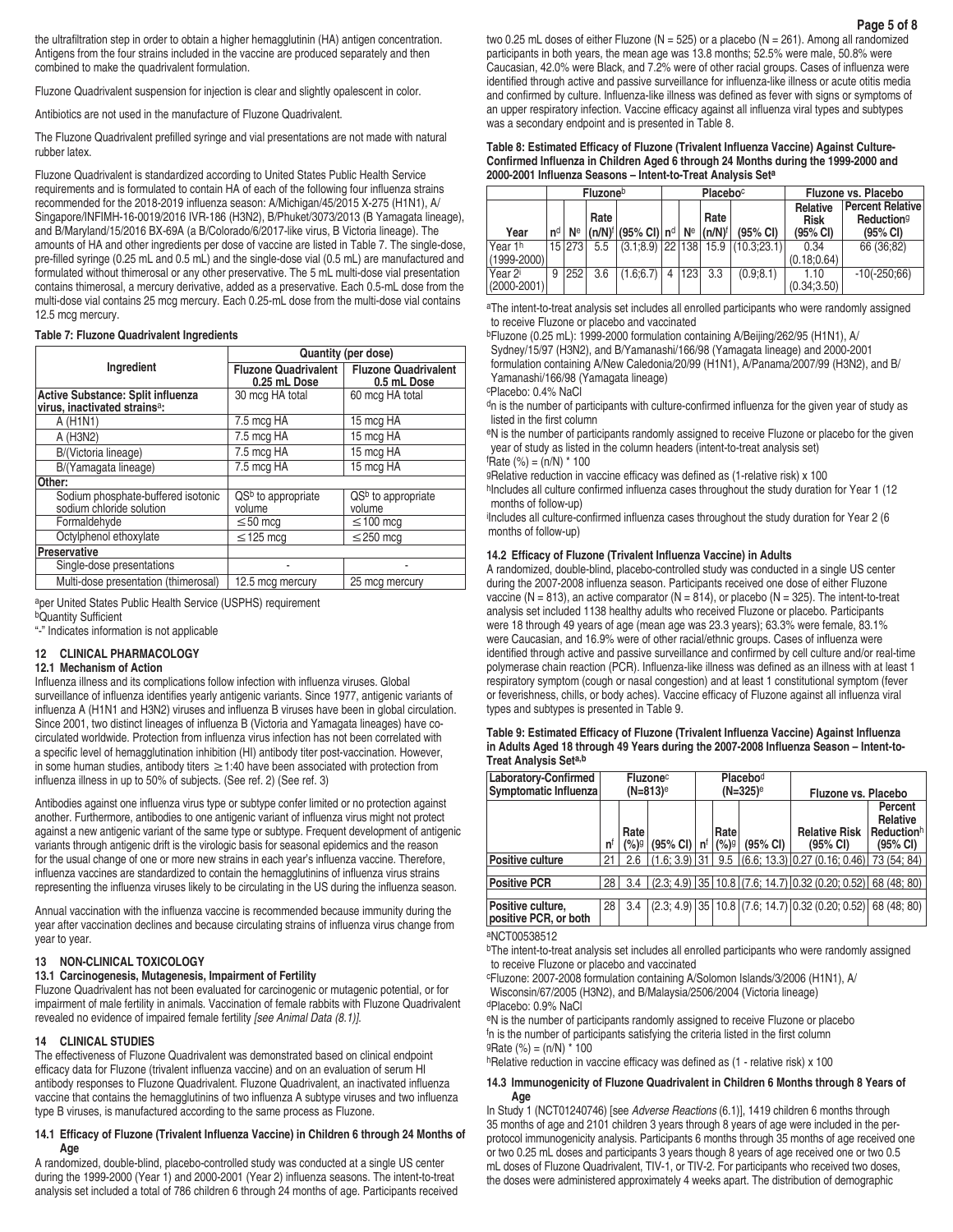characteristics was similar to that of the safety analysis set [see *Adverse Reactions (6.1)*].

HI antibody geometric mean titers (GMTs) and seroconversion rates 28 days following vaccination with Fluzone Quadrivalent were non-inferior to those following each TIV for all four strains, based on pre-specified criteria (see Table 10 and Table 11).

## **Table 10: Study 1a: Non-inferiority of Fluzone Quadrivalent Relative to TIV for Each Strain by HI Antibody GMTs at 28 Days Post-Vaccination, Persons 6 Months Through 8 Years of Ageb(Per-protocol Analysis Set)c**

| <b>Antigen Strain</b>                    | Fluzone Quadrivalent <sup>d</sup>        | Pooled TIVf           |                  | <b>GMT Ratio</b>                |
|------------------------------------------|------------------------------------------|-----------------------|------------------|---------------------------------|
|                                          | $Ne = 2339$                              |                       | $Ne = 1181$      | (95% CI) <sup>g</sup>           |
|                                          | <b>GMT</b>                               | <b>GMT</b>            |                  |                                 |
| A (H1N1)                                 | 1124                                     | 1096                  | 1.03(0.93; 1.14) |                                 |
| A (H3N2)                                 | 822                                      | 828                   | 0.99(0.91; 1.08) |                                 |
|                                          | <b>Fluzone Quadrivalent</b> <sup>c</sup> | $TIV-1h$              | $TIV-2h$         | <b>GMT Ratio</b>                |
|                                          | $Ne = 2339$                              | (B Victoria)          | (B Yamagata)     | $(95% \text{ Cl})$ <sup>g</sup> |
|                                          |                                          | $Ne=582$              | $Ne=599$         |                                 |
|                                          | <b>GMT</b>                               | <b>GMT</b>            | GMT              |                                 |
| B/Brisbane/60/2008<br>(B Victoria)       | 86.1                                     | 64.3                  | $(19.5)^{i}$     | 1.34 (1.20; 1.50)               |
| <b>B/Florida/04/2006</b><br>(B Yamagata) | 61.5                                     | $(16.3)$ <sup>k</sup> | 58.3             | 1.06(0.94; 1.18)                |

aNCT01240746

bParticipants 6-35 months old received 1 or 2 doses (0.25 mL) and participants 3-8 years old received 1 or 2 doses (0.5 mL) as per ACIP recommendation

cPer-protocol analysis set included all persons who had no study protocol deviations

dFluzone Quadrivalent containing A/California/07/2009 (H1N1), A/Victoria/210/2009 (H3N2), B/ Brisbane/60/2008 (Victoria lineage), and B/Florida/04/2006 (Yamagata lineage)

eN is the number of participants in the per-protocol analysis set

f Pooled TIV group includes participants vaccinated with either TIV-1 or TIV-2

gNon-inferiority was demonstrated if the lower limit of the 2-sided 95% CI of the ratio of GMTs (Fluzone Quadrivalent divided by pooled TIV for the A strains, or the TIV containing the corresponding B strain) was >0.66

h2010-2011 Fluzone TIV containing A/California/07/2009 (H1N1), A/Victoria/210/2009 (H3N2), and B/Brisbane/60/2008 (Victoria lineage), licensed

i Investigational TIV containing A/California/07/2009 (H1N1), A/Victoria/210/2009 (H3N2), and B/Florida/04/2006 (Yamagata lineage), non-licensed

j TIV-2 did not contain B/Brisbane/60/2008

kTIV-1 did not contain B/Florida/60/2006

## **Table 11: Study 1a: Non-inferiority of Fluzone Quadrivalent Relative to TIV for Each Strain by Seroconversion Rates at 28 Days Post-Vaccination, Persons 6 Months Through 8 Years of Ageb(Per-protocol Analysis Set)c**

| <b>Antigen Strain</b>                    | <b>Fluzone</b><br>Quadrivalent <sup>d</sup><br>$Ne = 2339$ | Pooled<br>TIVf<br>$Ne = 1181$<br>Seroconversion <sup>g</sup> (%) |                                            | Difference of<br>Seroconversion<br>Rates<br>(95% CI) <sup>h</sup> |
|------------------------------------------|------------------------------------------------------------|------------------------------------------------------------------|--------------------------------------------|-------------------------------------------------------------------|
| A (H1N1)                                 | 92.4                                                       | 91.4                                                             |                                            | $0.9(-0.9; 3.0)$                                                  |
| A (H3N2)                                 | 88.0                                                       | 84.2                                                             |                                            | 3.8(1.4; 6.3)                                                     |
|                                          | <b>Fluzone</b><br>Quadrivalent <sup>c</sup><br>$Ne = 2339$ | $TIV-1$<br>(B Victoria)<br>$Ne = 582$                            | <b>TIV-2</b><br>(B Yamagata)<br>$Ne = 599$ | Difference of<br>Seroconversion<br>Rates<br>(95% CI) <sup>h</sup> |
|                                          | Seroconversionf (%)                                        |                                                                  |                                            |                                                                   |
| B/Brisbane/60/2008<br>(B Victoria)       | 71.8                                                       | 61.1                                                             | $(20.0)^{k}$                               | 10.7(6.4; 15.1)                                                   |
| <b>B/Florida/04/2006</b><br>(B Yamagata) | 66.1                                                       | (17.9)                                                           | 64.0                                       | $2.0$ (-2.2; 6.4)                                                 |

aNCT01240746

bParticipants 6-35 months old received 1 or 2 doses (0.25 mL) and participants 3-8 years old received 1 or 2 doses (0.5 mL) as per ACIP recommendations

cPer-protocol analysis set included all persons who had no study protocol deviations

dFluzone Quadrivalent containing A/California/07/2009 (H1N1), A/Victoria/210/2009 (H3N2), B/ Brisbane/60/2008 (Victoria lineage), and B/Florida/04/2006 (Yamagata lineage)

eN is the number of participants in the per-protocol analysis set

f Pooled TIV group includes participants vaccinated with either TIV-1 or TIV-2

gSeroconversion: Paired samples with pre-vaccination HI titer <1:10 and post-vaccination titer  $≥$ 1:40 or a minimum 4-fold increase for participants with pre-vaccination titer  $≥$ 1:10

hNon-inferiority was demonstrated if the lower limit of the 2-sided 95% CI of the difference in seroconversion rates (Fluzone Quadrivalent minus pooled TIV for the A strains, or the TIV containing the corresponding B strain) was >-10%

i 2010-2011 Fluzone TIV containing A/California/07/2009 (H1N1), A/Victoria/210/2009 (H3N2), and B/Brisbane/60/2008 (Victoria lineage), licensed

j Investigational TIV containing A/California/07/2009 (H1N1), A/Victoria/210/2009 (H3N2), and B/Florida/04/2006 (Yamagata lineage), non-licensed

kTIV-2 did not contain B/Brisbane/60/2008

l TIV-1 did not contain B/Florida/04/2006

Non-inferiority immunogenicity criteria based on HI antibody GMTs and seroconversion rates were also met when age subgroups (6 months to <36 months and 3 years to <9 years) were examined. In addition, HI antibody GMTs and seroconversion rates following Fluzone Quadrivalent were higher than those following TIV for the B strain not contained in each respective TIV based on pre-specified criteria (the lower limit of the 2-sided 95% CI of the ratio of the GMTs [Fluzone Quadrivalent divided by TIV] >1.5 for each B strain in Fluzone

Quadrivalent compared with the corresponding B strain not contained in each TIV and the lower limit of the two 2-sided 95% CI of the difference of the seroconversion rates [Fluzone Quadrivalent minus TIV] >10% for each B strain in Fluzone Quadrivalent compared with the corresponding B strain not contained in each TIV).

# **14.4 Immunogenicity of the 0.5 mL Dose of Fluzone Quadrivalent in Children 6 Months through 35 Months of Age**

In Study 2 (NCT02915302) [see *Adverse Reactions* (6.1)], 1027 children, 6 months through 35 months of age, were included in the per-protocol immunogenicity analysis. The distribution of demographic characteristics was similar to that of the safety analysis set [see *Adverse Reactions* (6.1)].

In this study, children 6 months through 35 months of age received one or two doses of either 0.25 mL or 0.5 mL of Fluzone Quadrivalent. Non-inferiority of the 0.5 mL dose(s) relative to the 0.25 mL dose(s) of Fluzone Quadrivalent was demonstrated for all four strains based on pre-specified criteria (lower limit of the 2-sided 95% CI of the ratio of GMTs between groups > 0.667; lower limit of the 2-sided 95% CI of the difference in seroconversion rates > -10%). GMT ratios (GMT<sub>0.5-mL doss</sub> divided by GMT<sub>0.25-mL doss</sub>) for the A/H1N1, A/H3N2, B Victoria lineage,<br>and B Yamagata lineage strains were 1.42 (95% CI: 1.16; 1.74), 1.48 (95% CI: 1.21; 1.82), 1.33 (95% CI: 1.09; 1.62), and 1.41 (95% CI: 1.17; 1.70), respectively. Seroconversion rate (SCR) differences (SCR<sub>0.5-mLdose</sub> minus SCR<sup>0.25-mLdose</sup>) for the A/H1N1, A/H3N2, B Victoria<br>lineage, and B Yamagata lineage strains were 4.6% (95% CI: -0.4%; 9.6%), 5.1% (95% CI: 0.4%; 9.8%), 1.3% (95% CI: -2.9%; 5.6%), and 2.6% (95% CI: -1.4%; 6.5%).

# **14.5 Immunogenicity of Fluzone Quadrivalent in Adults ≥18 Years of Age**

In Study 3 (NCT00988143) [see *Adverse Reactions* (6.1)], 565 adults 18 years of age and older who had received one dose of Fluzone Quadrivalent, TIV-1, or TIV-2 were included in the perprotocol immunogenicity analysis. The distribution of demographic characteristics was similar to that of the safety analysis set [see *Adverse Reactions* (6.1)].

HI antibody GMTs 21 days following vaccination with Fluzone Quadrivalent were non-inferior to those following each TIV for all four strains, based on pre-specified criteria (see Table 12).

#### **Table 12: Study 3a: Non-inferiority of Fluzone Quadrivalent Relative to TIV for Each Strain by HI Antibody GMTs at 21 Days Post-Vaccination, Adults 18 Years of Age and Older (Per-protocol Analysis Set)b**

| <b>Antigen Strain</b>                    | <b>Fluzone Quadrivalent</b> c<br>$Nd=190$ | Pooled TIV <sup>e</sup><br>$Nd=375$ |                                                   | <b>GMT Ratio</b><br>$(95\% \text{ Cl})^{\dagger}$ |
|------------------------------------------|-------------------------------------------|-------------------------------------|---------------------------------------------------|---------------------------------------------------|
|                                          | <b>GMT</b>                                | <b>GMT</b>                          |                                                   |                                                   |
| A (H1N1)                                 | 161                                       | 151                                 |                                                   | 1.06 (0.87; 1.31)                                 |
| A (H3N2)                                 | 304                                       | 339                                 |                                                   | 0.90(0.70; 1.15)                                  |
|                                          | <b>Fluzone Quadrivalent</b> c<br>$Nd=190$ | <b>TIV-19</b><br>$Nd=187$           | $TIV-2h$<br>(B Victoria) (B Yamagata)<br>$Nd=188$ | <b>GMT Ratio</b><br>$(95\% \text{ Cl})^{\dagger}$ |
|                                          | <b>GMT</b>                                | <b>GMT</b>                          | <b>GMT</b>                                        |                                                   |
| B/Brisbane/60/2008<br>(B Victoria)       | 101                                       | 114                                 | $(44.0)^{i}$                                      | 0.89(0.70; 1.12)                                  |
| <b>B/Florida/04/2006</b><br>(B Yamagata) | 155                                       | (78.1)i                             | 135                                               | 1.15 (0.93; 1.42)                                 |

## aNCT00988143

bPer-protocol analysis set included all persons who had no study protocol deviations cFluzone Quadrivalent containing A/Brisbane/59/2007 (H1N1), A/Uruguay/716/2007 (H3N2), B/ Brisbane/60/2008 (Victoria lineage), and B/Florida/04/2006 (Yamagata lineage) dN is the number of participants in the per-protocol analysis set

ePooled TIV group includes participants vaccinated with either TIV-1 or TIV-2 f Non-inferiority was demonstrated if the lower limit of the 2-sided 95% CI of the ratio of GMTs (Fluzone Quadrivalent divided by pooled TIV for the A strains, or the TIV containing the corresponding B strain) was >2/3

g2009-2010 Fluzone TIV containing A/Brisbane/59/2007 (H1N1), A/Uruguay/716/2007 (H3N2), and B/Brisbane/60/2008 (Victoria lineage), licensed

h2008-2009 Fluzone TIV containing A/Brisbane/59/2007 (H1N1), A/Uruguay/716/2007 (H3N2), and B/Florida/04/2006 (Yamagata lineage), licensed

i TIV-2 did not contain B/Brisbane/60/2008

j TIV-1 did not contain B/Florida/04/2006

**14.6 Immunogenicity of Fluzone Quadrivalent in Geriatric Adults ≥65 Years of Age** In Study 4 (NCT01218646) [see *Adverse Reactions* (6.1)], 660 adults 65 years of age and older were included in the per-protocol immunogenicity analysis. The distribution of demographic characteristics was similar to that of the safety analysis set [see *Adverse Reactions* (6.1)].

HI antibody GMTs 21 days following vaccination with Fluzone Quadrivalent were non-inferior to those following TIV for all four strains, based on pre-specified criteria (see Table 13). Seroconversion rates 21 days following Fluzone Quadrivalent were non-inferior to those following TIV for H3N2, B/Brisbane, and B/Florida, but not for H1N1 (see Table 14). The HI antibody GMT following Fluzone Quadrivalent was higher than that following TIV-1 for B/ Florida but not higher than that following TIV-2 for B/Brisbane, based on pre-specified criteria (the lower limit of the 2-sided 95% CI of the ratio of the GMTs [Fluzone Quadrivalent divided by TIV] >1.5 for each B strain in Fluzone Quadrivalent compared with the corresponding B strain not contained in each TIV). Seroconversion rates following Fluzone Quadrivalent were higher than those following TIV for the B strain not contained in each respective TIV, based on pre-specified criteria (the lower limit of the two 2-sided 95% CI of the difference of the seroconversion rates [Fluzone Quadrivalent minus TIV] >10% for each B strain in Fluzone Quadrivalent compared with the corresponding B strain not contained in each TIV).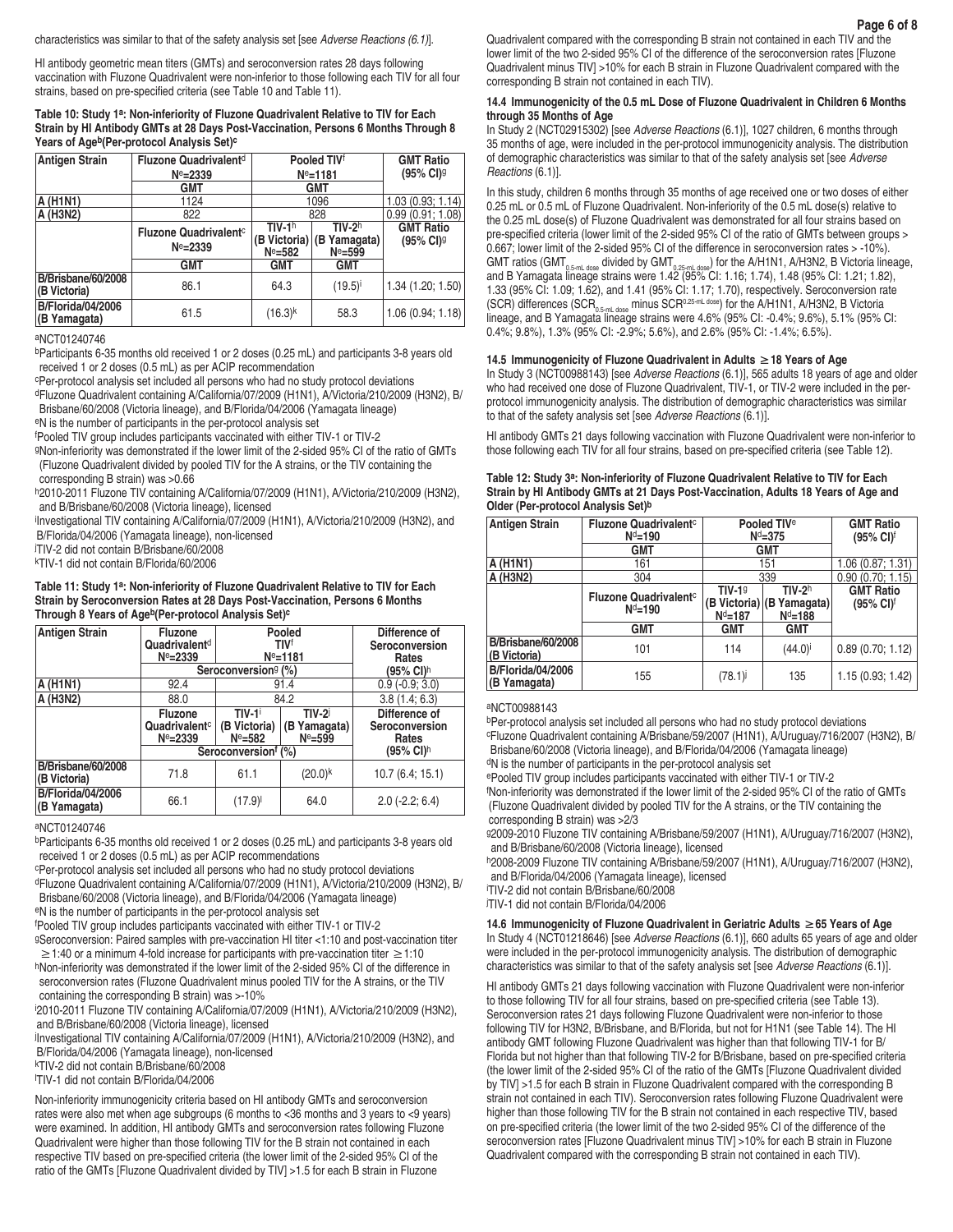**Table 13: Study 4a: Non-inferiority of Fluzone Quadrivalent Relative to TIV for Each Strain by HI Antibody GMTs at 21 Days Post-Vaccination, Adults 65 Years of Age and Older (Per-protocol Analysis Set)b**

| <b>Antigen Strain</b>                    | <b>Fluzone Quadrivalent</b> c<br>$Nd=220$ | Pooled TIV <sup>e</sup><br>$Nd=440$          |                                         | <b>GMT Ratio</b><br>$(95\% \text{ Cl})^{\dagger}$ |
|------------------------------------------|-------------------------------------------|----------------------------------------------|-----------------------------------------|---------------------------------------------------|
|                                          | GMT                                       | <b>GMT</b>                                   |                                         |                                                   |
| A (H1N1)                                 | 231                                       | 270                                          |                                         | 0.85(0.67; 1.09)                                  |
| A (H3N2)                                 | 501                                       | 324                                          |                                         | 1.55 (1.25: 1.92)                                 |
|                                          | <b>Fluzone Quadrivalent</b> c<br>$Nd=220$ | <b>TIV-19</b><br>(B<br>Victoria)<br>$Nd=219$ | $TIV-2h$<br>(B<br>Yamagata)<br>$Nd=221$ | <b>GMT Ratio</b><br>$(95\% \text{ Cl})^{\dagger}$ |
|                                          | <b>GMT</b>                                | <b>GMT</b>                                   | <b>GMT</b>                              |                                                   |
| B/Brisbane/60/2008<br>(B Victoria)       | 73.8                                      | 57.9                                         | $(42.2)^{i}$                            | 1.27 (1.05; 1.55)                                 |
| <b>B/Florida/04/2006</b><br>(B Yamagata) | 61.1                                      | (28.5)                                       | 54.8                                    | 1.11 (0.90; 1.37)                                 |

#### aNCT01218646

bPer-protocol analysis set included all persons who had no study protocol deviations cFluzone Quadrivalent containing A/California/07/2009 (H1N1), A/Victoria/210/2009 (H3N2), B/ Brisbane/60/2008 (Victoria lineage), and B/Florida/04/2006 (Yamagata lineage)

dN is the number of participants in the per-protocol analysis set

ePooled TIV group includes participants vaccinated with either TIV-1 or TIV-2

f Non-inferiority was demonstrated if the lower limit of the 2-sided 95% CI of the ratio of GMTs (Fluzone Quadrivalent divided by pooled TIV for the A strains, or the TIV containing the corresponding B strain) was >0.66

g2010-2011 Fluzone TIV containing A/California/07/2009 (H1N1), A/Victoria/210/2009 (H3N2), and B/Brisbane/60/2008 (Victoria lineage), licensed

hInvestigational TIV containing A/California/07/2009 (H1N1), A/Victoria/210/2009 (H3N2), and B/Florida/04/2006 (Yamagata lineage), non-licensed

i TIV-2 did not contain B/Brisbane/60/2008

j TIV-1 did not contain B/Florida/04/2006

**Table 14: Study 4a: Non-inferiority of Fluzone Quadrivalent Relative to TIV for Each Strain by Seroconversion Rates at 21 Days Post-Vaccination, Adults 65 Years of Age and Older (Per-protocol Analysis Set)b**

| <b>Antigen Strain</b>                     | <b>Fluzone</b><br>Quadrivalentc<br>$Nd=220$             | Pooled<br><b>TIVe</b><br>$Nd=440$    |                                          | Difference of<br>Seroconversion<br>Rate |
|-------------------------------------------|---------------------------------------------------------|--------------------------------------|------------------------------------------|-----------------------------------------|
|                                           |                                                         | Seroconversion <sup>9</sup> (%)      | (95% CI) <sup>f</sup>                    |                                         |
| A (H1N1)                                  | 65.91                                                   |                                      | 69.77                                    | $-3.86(-11.50; 3.56)$                   |
| A (H3N2)                                  | 69.09                                                   |                                      | 59.32                                    | 9.77 (1.96; 17.20)                      |
|                                           | <b>Fluzone</b><br>Quadrivalent <sup>c</sup><br>$Nd=220$ | $TIV-1h$<br>(B Victoria)<br>$Nd=219$ | <b>TIV-2</b><br>(B Yamagata)<br>$Nd=221$ | Difference of<br>Seroconversion<br>Rate |
|                                           | Seroconversion <sup>9</sup> (%)                         |                                      |                                          | (95% CI) <sup>f</sup>                   |
| <b>B/Brisbane/60/2008</b><br>(B Victoria) | 28.64                                                   | 18.72                                | (8.60)                                   | 9.91 (1.96; 17.70)                      |
| <b>B/Florida/04/2006</b><br>(B Yamagata)  | 33.18                                                   | $(9.13)$ <sup>k</sup>                | 31.22                                    | 1.96 (-6.73; 10.60)                     |

#### aNCT01218646

bPer-protocol analysis set included all persons who had no study protocol deviations

cFluzone Quadrivalent containing A/California/07/2009 (H1N1), A/Victoria/210/2009 (H3N2), B/ Brisbane/60/2008 (Victoria lineage), and B/Florida/04/2006 (Yamagata lineage)

<sup>d</sup>N is the number of participants in the per-protocol analysis set

ePooled TIV group includes participants vaccinated with either TIV-1 or TIV-2 f Non-inferiority was demonstrated if the lower limit of the 2-sided 95% CI of the difference in seroconversion rates (Fluzone Quadrivalent minus pooled TIV for the A strains, or the TIV containing the corresponding B strain) was >-10%

9Seroconversion: Paired samples with pre-vaccination HI titer <1:10 and post-vaccination titer  $≥$  1:40 or a minimum 4-fold increase for participants with pre-vaccination titer  $≥$  1:10

h2010-2011 Fluzone TIV containing A/California/07/2009 (H1N1), A/Victoria/210/2009 (H3N2), and B/Brisbane/60/2008 (Victoria lineage), licensed

i <sup>i</sup>lnvestigational TIV containing A/California/07/2009 (H1N1), A/Victoria/210/2009 (H3N2), and B/Florida/04/2006 (Yamagata lineage), non-licensed

j TIV-2 did not contain B/Brisbane/60/2008

kTIV-1 did not contain B/Florida/04/2006

# **15 REFERENCES**

- 1 Lasky T, Terracciano GJ, Magder L, et al. The Guillain-Barré syndrome and the 1992- 1993 and 1993-1994 influenza vaccines. N Engl J Med 1998;339:1797-802.
- 2 Hannoun C, Megas F, Piercy J. Immunogenicity and protective efficacy of influenza vaccination. Virus Res 2004;103:133-138.
- 3 Hobson D, Curry RL, Beare AS, Ward-Gardner A. The role of serum haemagglutinationinhibiting antibody in protection against challenge infection with influenza A2 and B viruses. J Hyg Camb 1972;70:767-777.

# **16 HOW SUPPLIED/STORAGE AND HANDLING**

#### **16.1 How Supplied**

Single-dose, prefilled syringe (pink plunger rod), without needle, 0.25 mL (NDC 49281-518-00) (not made with natural rubber latex). Supplied as package of 10 (NDC 49281-518-25).

Single-dose, prefilled syringe (clear plunger rod), without needle, 0.5 mL (NDC 49281-418-00) (not made with natural rubber latex). Supplied as package of 10 (NDC 49281-418-50). Single-dose vial, 0.5 mL (NDC 49281-418-58) (not made with natural rubber latex). Supplied as package of 10 (NDC 49281-418-10).

Multi-dose vial, 5 mL (NDC 49281-629-78) (not made with natural rubber latex). Supplied as package of 1 (NDC 49281-629-15). A maximum of ten doses can be withdrawn from the multidose vial.

## **16.2 Storage and Handling**

Store all Fluzone Quadrivalent presentations refrigerated at 2° to 8°C (35° to 46°F). DO NOT FREEZE. Discard if vaccine has been frozen.

Do not use after the expiration date shown on the label.

#### **17 PATIENT COUNSELING INFORMATION**

See FDA-approved patient labeling (Patient Information). Inform the vaccine recipient or guardian:

- Fluzone Quadrivalent contains killed viruses and cannot cause influenza.
- Fluzone Quadrivalent stimulates the immune system to protect against influenza, but does not prevent other respiratory infections.
- Annual influenza vaccination is recommended.
- Report adverse reactions to their healthcare provider and/or to the Vaccine Adverse Event Reporting System (VAERS) at 1-800-822-7967.
- Sanofi Pasteur Inc. is maintaining a prospective pregnancy exposure registry to collect data on pregnancy outcomes and newborn health status following vaccination with Fluzone Quadrivalent during pregnancy. Women who receive Fluzone Quadrivalent during pregnancy are encouraged to contact Sanofi Pasteur Inc. directly or have their healthcare provider contact Sanofi Pasteur Inc. at 1-800-822-2463.

Vaccine Information Statements must be provided to vaccine recipients or their guardians, as required by the National Childhood Vaccine Injury Act of 1986 prior to immunization. These materials are available free of charge at the Centers for Disease Control and Prevention (CDC) website (www.cdc.gov/vaccines).

Fluzone is a registered trademark of Sanofi Pasteur Inc.